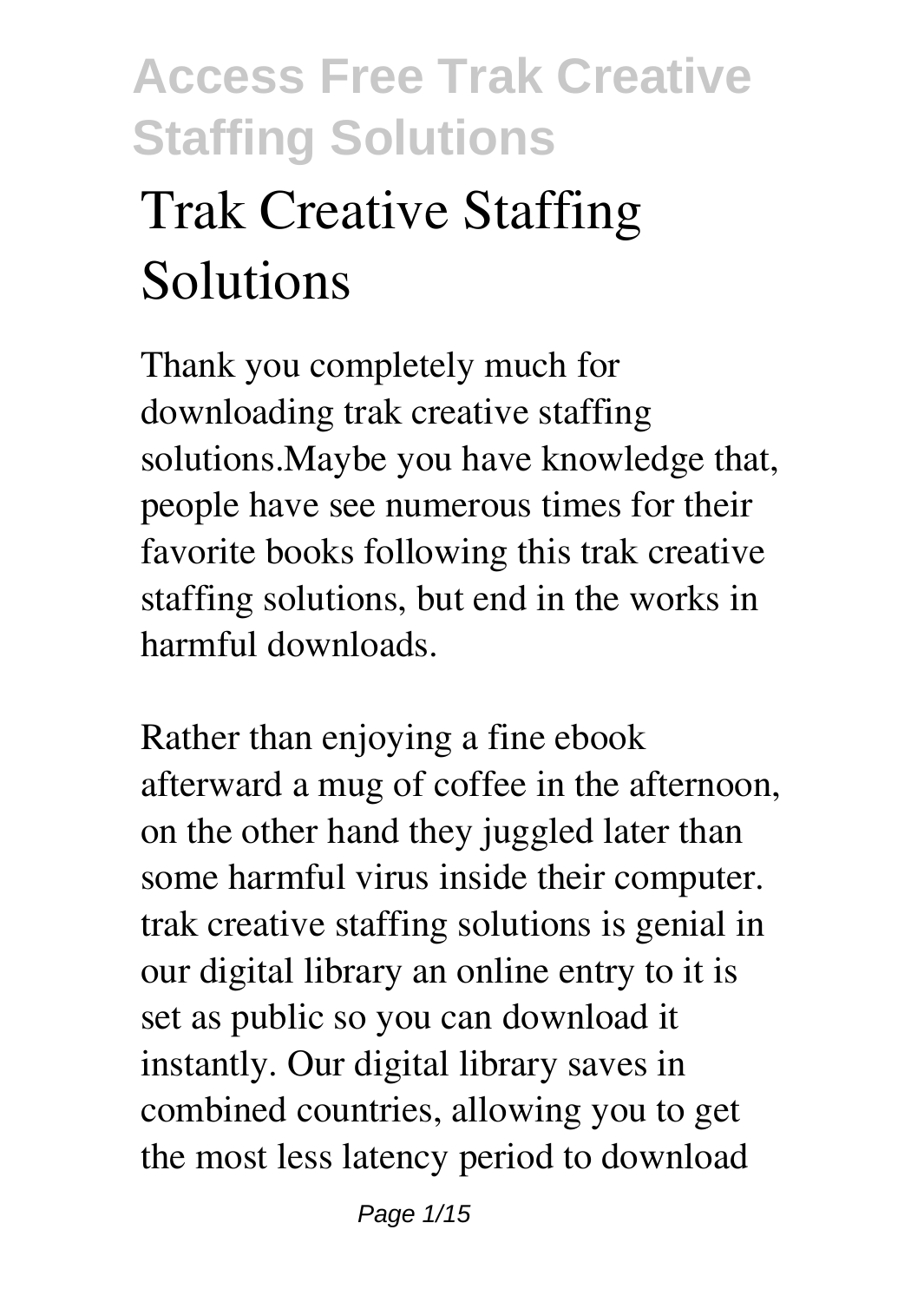any of our books similar to this one. Merely said, the trak creative staffing solutions is universally compatible taking into consideration any devices to read.

**Creative Staffing Solutions Introducing you to Honeycomb's On-site Creative Staffing Solutions** GCSAA TV Live - Help Wanted: Creative Staffing Solutions for Your Golf Course On the watch: A pocket guide book for new and prospective security gaurds *5. What is an EOR? -- by Work Comp Staffing Solutions* How is Creative Staffing Different? Business Strategies : Creative Staffing Solutions Thinking About A Job In Recruitment WATCH THIS FIRST! | The Pros \u0026 Cons

My job in Recruitment - Career advice \u0026 Tips

Top: 5 Best Ultrasonic Pest Repeller 2021 **Earn \$352.87 Again and Again NOW!** Page 2/15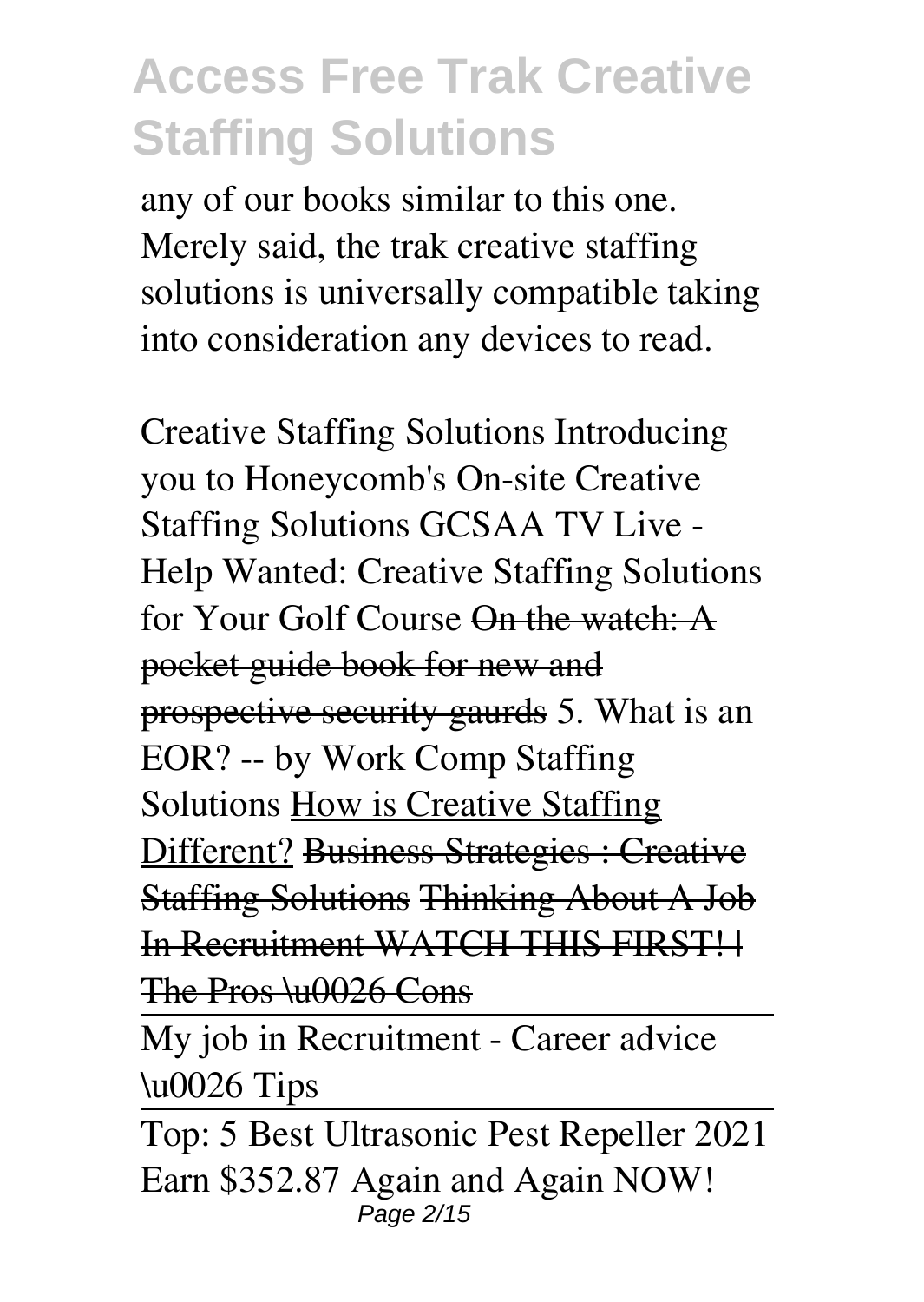**(Stupidly EASY Make Money Online Tactic!)** *Best Way To Make Money Online As A Beginner Starting With Zero* **Group Games: Inspire Creativity** How to change Basic English into Business English**Security Guard Training** How Staffing Agencies Work - Our Overview \u0026 Tips Revealed Client Development Secrets*Never Do Inventory Again! with circTRAK Shelf Manager (4/22/20 Webinar) Purpose, Values, Voices: What We Stand For, In Our Own Words* How To Get The Clients For Your Recruiting \u0026 Staffing Agency Business What is Creative Staffing? Work from Home Nurse Jobs #58 | RN, LPN, Medical Coder, Healthcare Professionals Interested in Working in Creative Staffing? **Artisan Talent as Your Creative Staffing Agency for Staffing Your Business │ J. Masi Testimonial**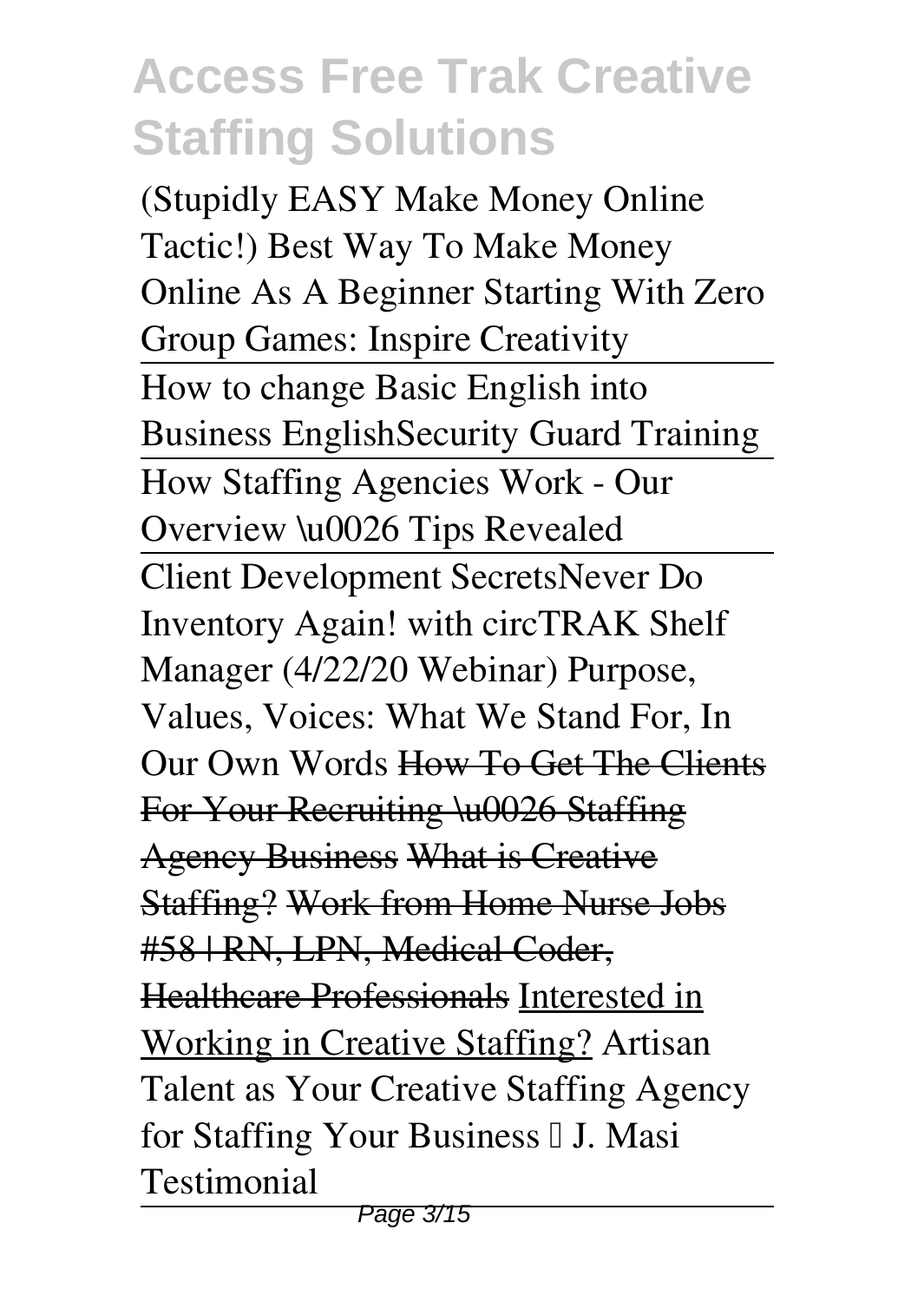Flexible Project Staffing Solutions (Accounting \u0026 Finance) Creative Staffing Agency for Your Business □ F. Lawlor Testimonial **Staffing Solutions** *Staffing Solutions Cyber Criminals, Government, and Education Leadership Forum* EPISODE 56|Bandharan|Rashtrapati Bhag-1|ICCE Trak Creative Staffing Solutions We specialize in contract-to-hire and direct hire career opportunities; We

partner with companies and job seekers to fulfill employment needs here in the Tristate area. trak group has demonstrated an unmatched level of expertise and competency in the staffing industry and takes great pride in its A+ rating from the Better Business Bureau.

trak group Trak Creative Staffing in Cincinnati, OH Page  $4/15$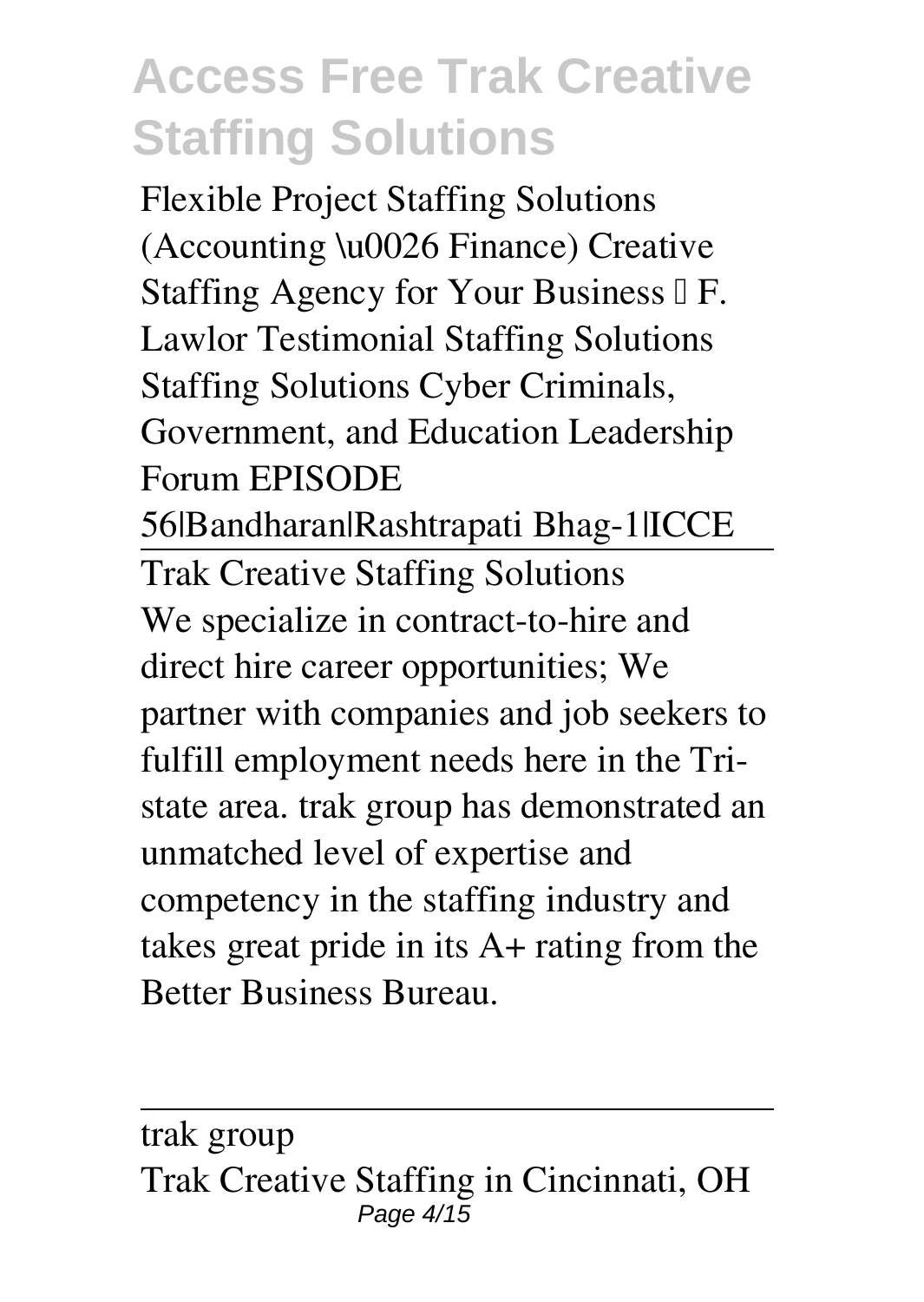-- Get driving directions to 625 Eden Park Dr, Ste 300 Cincinnati, OH 45202. Add reviews and photos for Trak Creative Staffing. Trak Creative Staffing appears in: Employment Agencies

Trak Creative Staffing - 625 Eden Park Dr, Ste 300 ... Visit us. 625 Eden Park Drive Suite 300 Cincinnati, OH 45202 U.S.A trakinfo@thetrakgroup.com

trak group

We offer contract, contract to hire and direct hire staffing solutions to meet your creative needs. Superior Experience GCS team consist of more than 27 years of combined experience in talent management, human resources, communications, and strategic business Page 5/15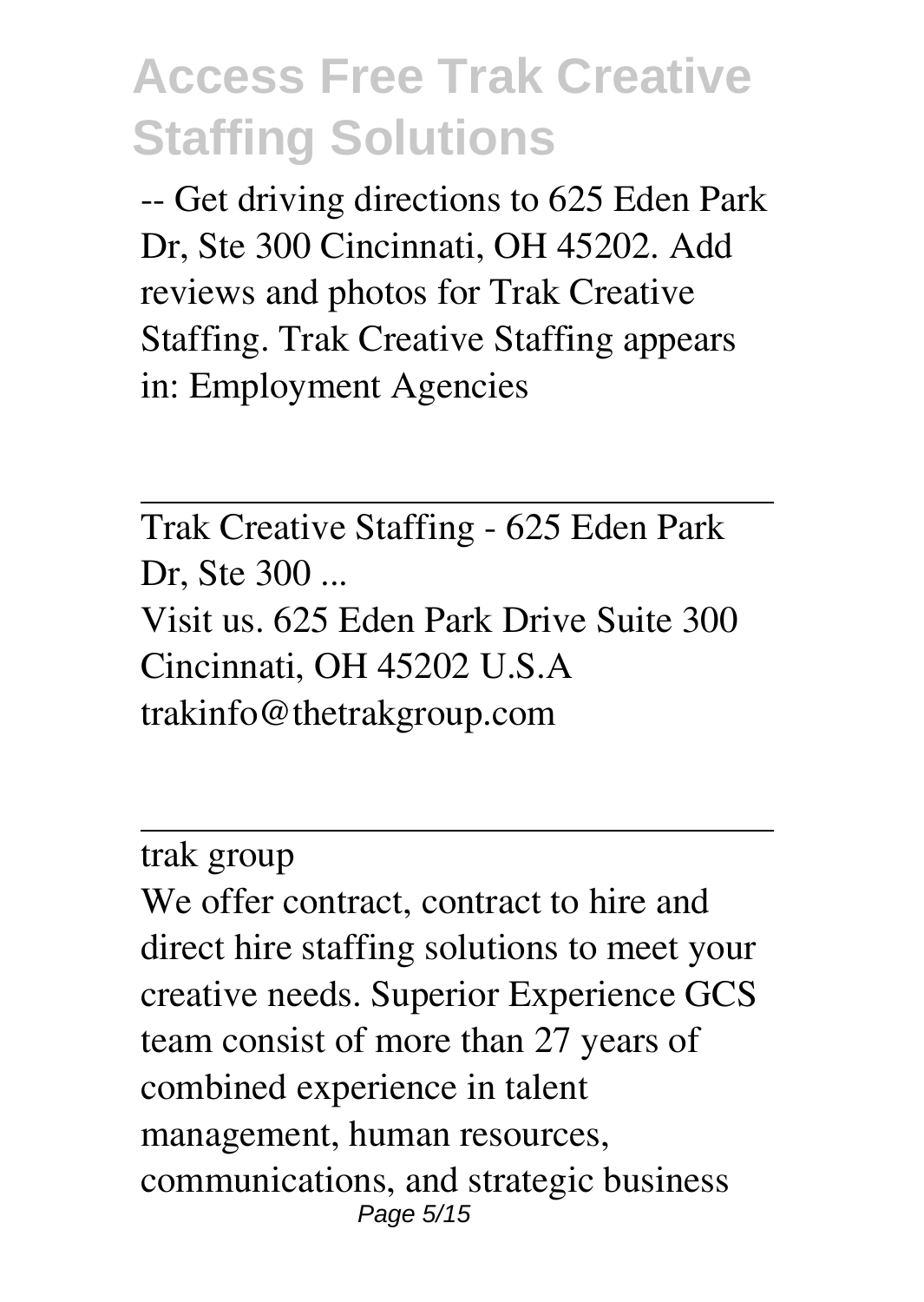development with a track record of delivering excellence within the creative community.

GALORE CREATIVE STAFFING The Staffing and Recruiting Company You Can Trust Creative Staffing Solutions, Inc. consists of professionals with more than 20 years of experience in the staffing industry. Since 2010, we have been serving businesses looking to employ qualified candidates and individuals seeking employment in Buffalo, MN and the surrounding areas.

Recruitment Firm in Buffalo, MN - Staffing Services in ... Creative Staffing Solutions, Inc. is a staffing and recruiting company located in Buffalo, MN. Our profession requires in-Page 6/15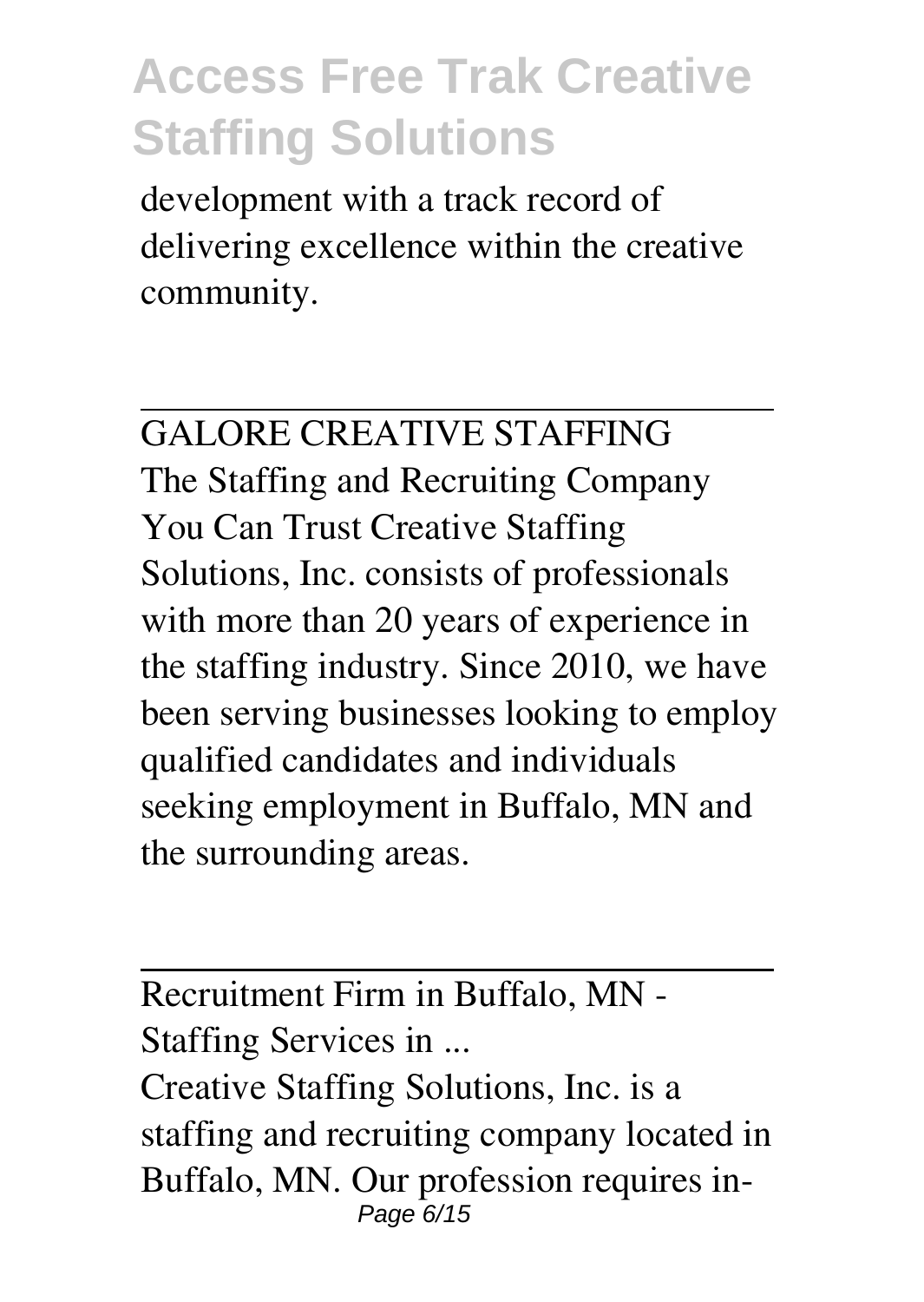depth knowledge of the positions of our clients that need to be filled and an understanding of the dynamic of the working environment. At our company, we understand the challenges that hiring managers have to deal with.

Creative Staffing Solutions, Inc. - Staffing Services in ...

Creative Solutions Services is an Executive Search Firm and staffing solutions provider that renders permanent placement, contract to hire, VMO, and consulting services. We specialize in finding top talent in Investment Banking, Private Equity, Alternative Investments, Technology, Operations, Sales, Media, and Consumer Goods.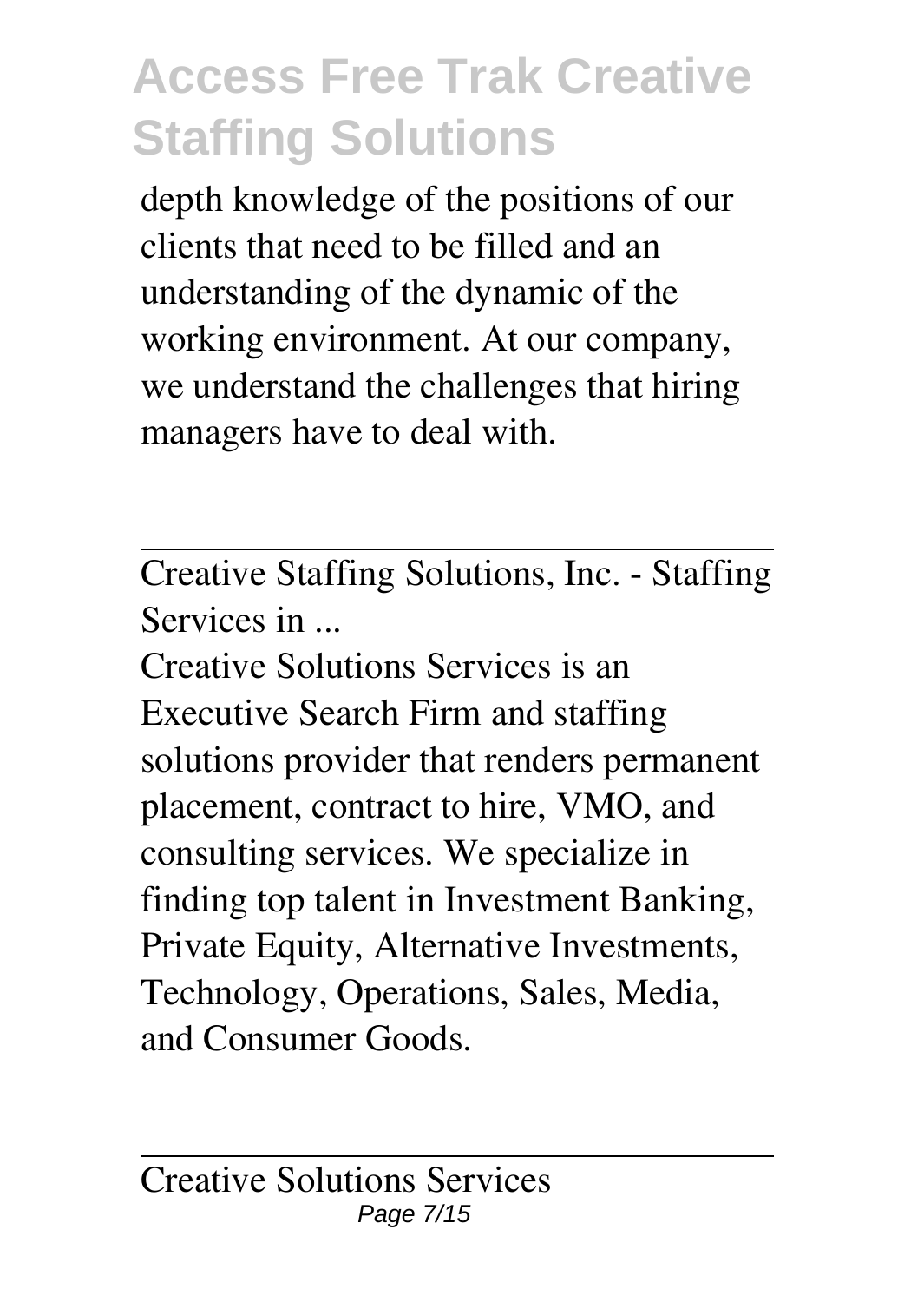©2018 Creative Financial Staffing. This website is the property of Creative Financial Staffing, LLC. Creative Financial Staffing, LLC is a licensor of Registered Representatives, separate and independent legal entities that are licensed to use "Creative Financial Staffing" or "CFS" in connection with providing staffing and recruiting services to their clients.

Home | Creative Financial Staffing (CFS) Creative Management Staffing Services. ... and our proven track record defines success by achieving the highest level of customer satisfaction possible. Staffing Solutions. Looking for affordable, selfpaced, online and in classroom certificate programs that can train you for the latest, in-demand job skills? ... Training. Staffing options fall ...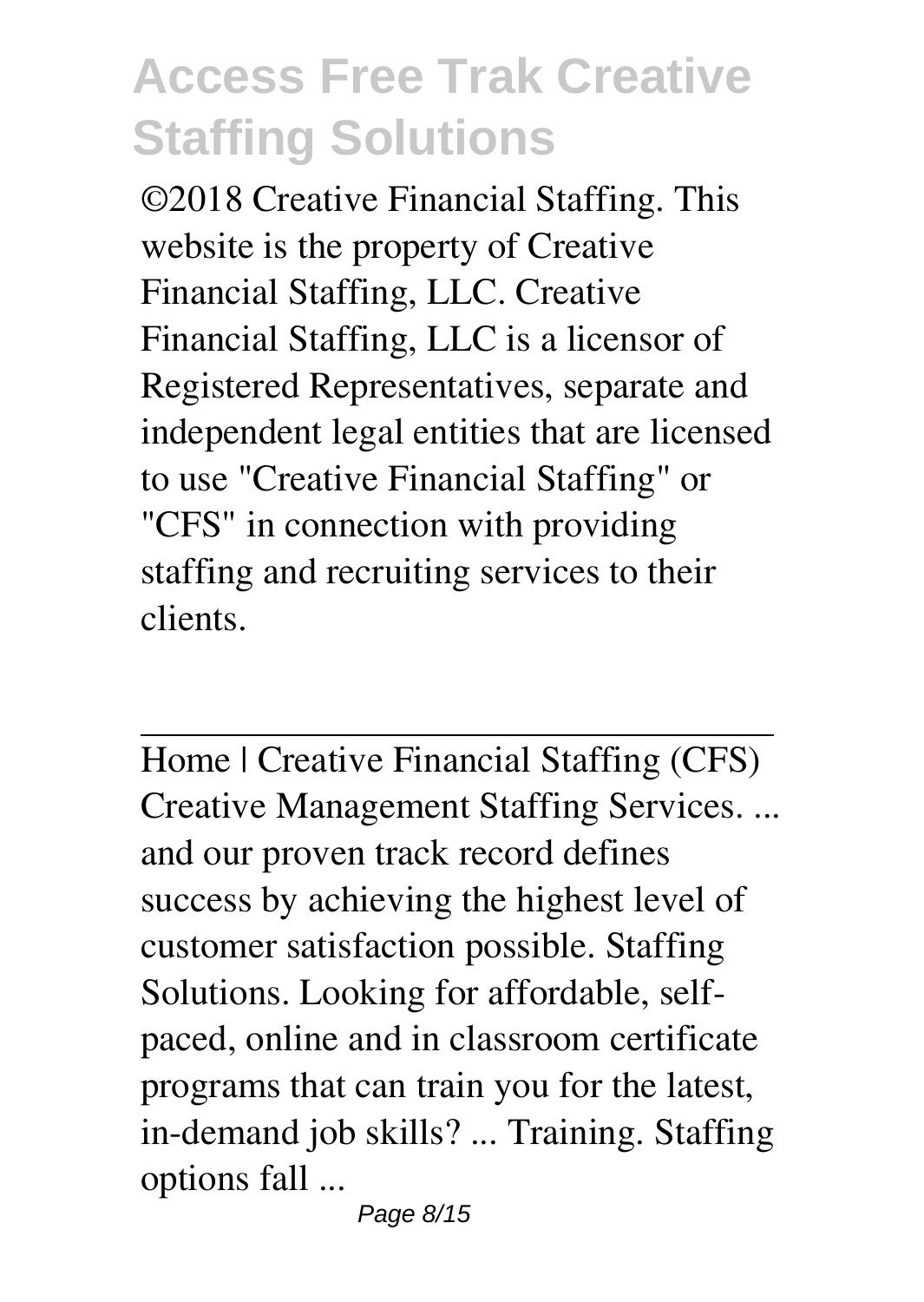#### CMS Staffing Agency | CMS Staffing

Agency StaffingSolutions has earned ClearlyRated's Best of Staffing® Diamond Award for providing superior service to job seekers for 5 or more consecutive years. This award is Presented in partnership with CareerBuilder, ClearlyRated's Best of Staffing Talent Diamond winners have proven to be industry leaders in service quality based entirely on ...

Staffing Solutions | Staffing Solutions EXECUTIVES & FEATURED PEOPLE AT Trak Staffing Svc. Heather Collopy Account Executive, TRAK Creative Staffing Solutions. Joe Mehl Vice President. Vicki Wilkins Vice President, Page 9/15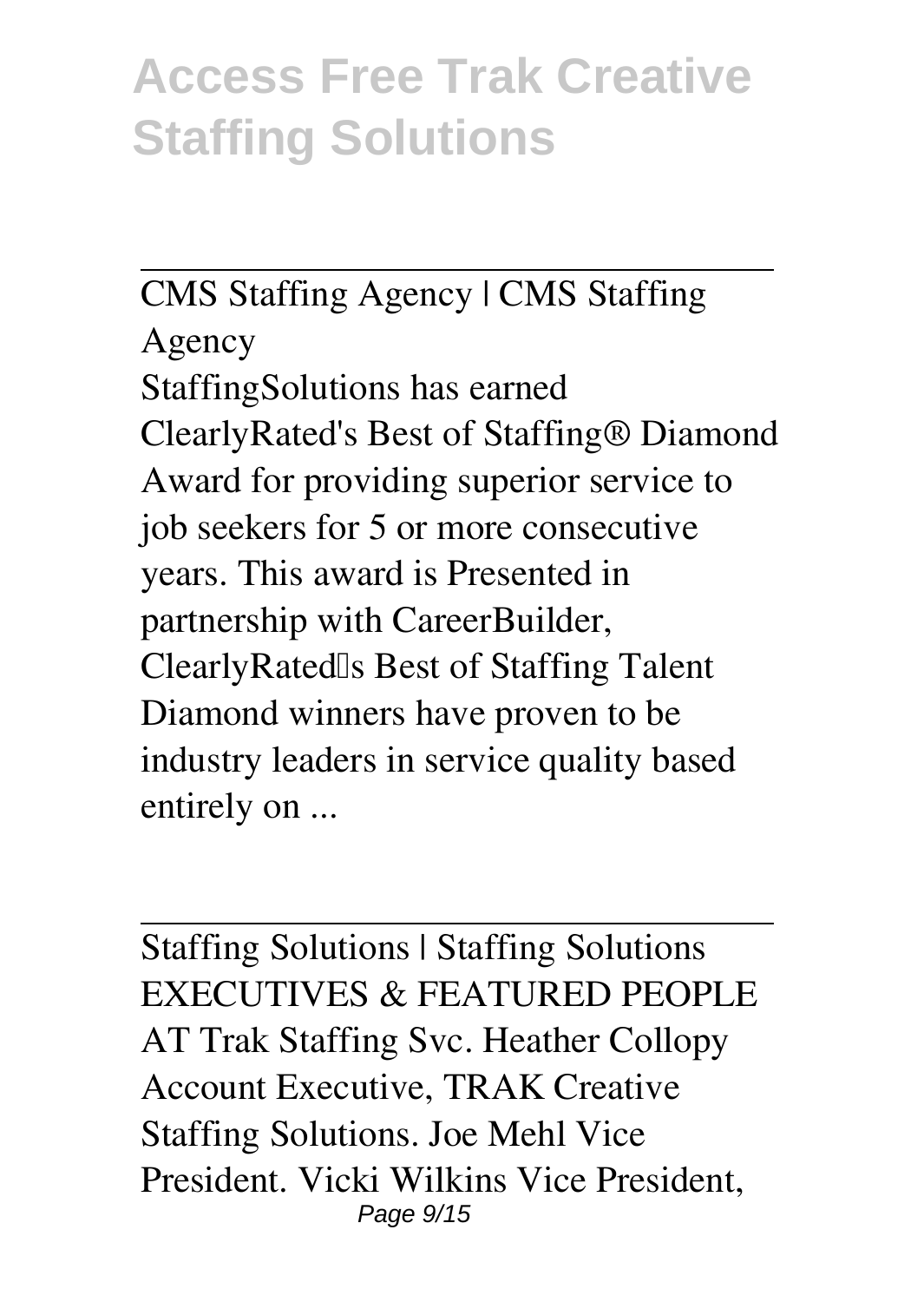TRAK Staffing. Angela Kathmann Account Executive. Christie Norris Account Executive. Krista Skaarup Customer Service Manager.

Bonnie Pauldine, Administrative Assistant, Trak Staffing ... Medical Staffing Culturally Competent Healthcare for your facility! DT-Trak is a Native American owned company that understands the unique dynamics of IHS, Tribal and Urban (I/T/U) health facilities. DT-Trak uses that knowledge to provide nationwide healthcare solutions, including healthcare staffing to the Indian Health Service. Our staff has ...

Services - DT-Trak Consulting, Inc. Creative Solutions with Shore-Trak, HT6 Trench Box and Build a Box; Lightweight Page 10/15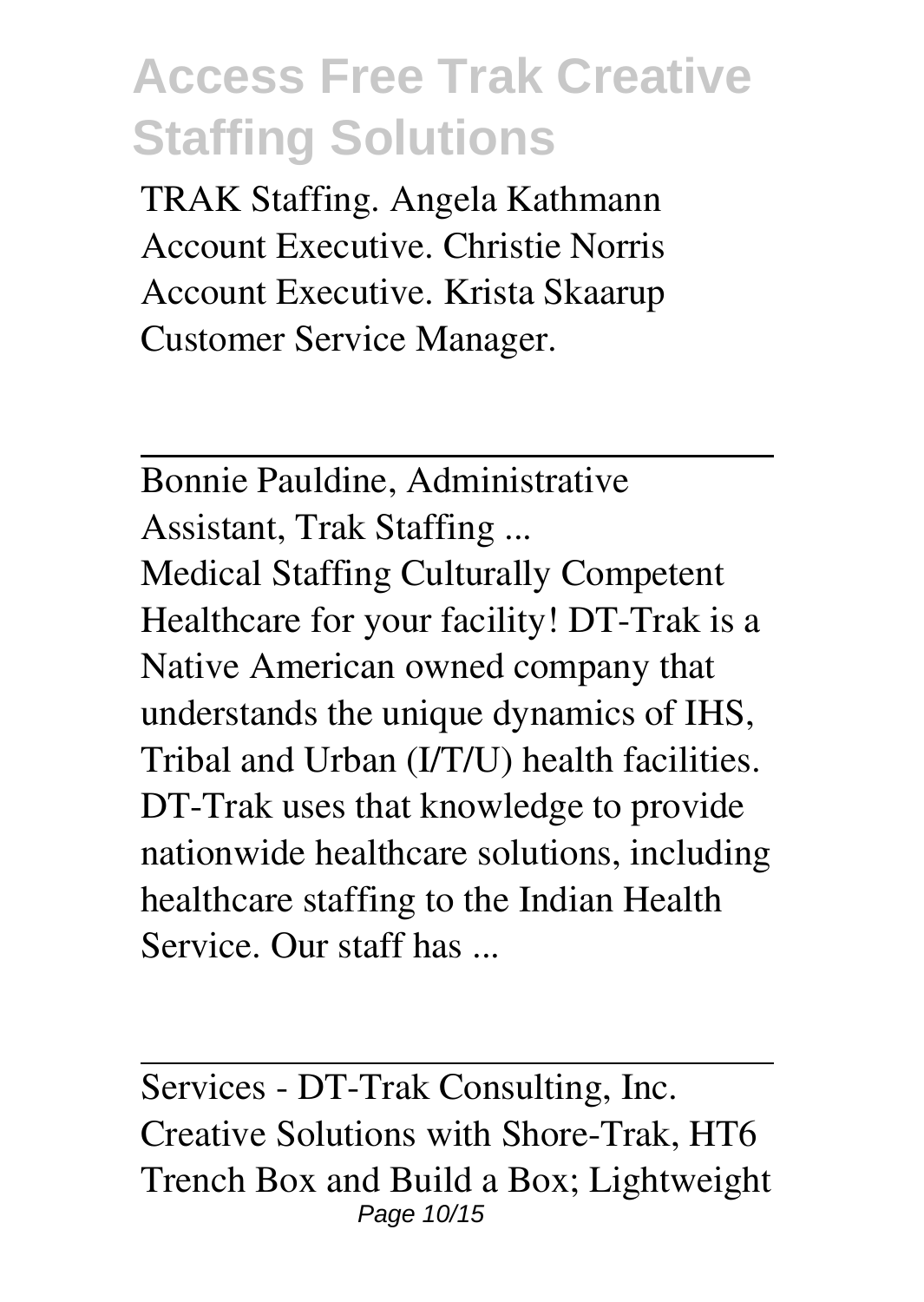Build-a-Box with Hydraulic Jacks; Build a Box Offers Support on Interstate Work in PA; Hi-Clearance Arches Support Build a Box Shored Pits; Rehabilitating a 100-yearold Water Main; Hydraulic Shores. TrenchTech Assists in Exhumation of H.H. Holmes (aka "Jack the Ripper")

Creative Solutions with Shore-Trak, HT6 Trench Box and ...

Medical Staffing Culturally Competent Healthcare for your facility! DT-Trak is a Native American owned company that understands the unique dynamics of IHS, Tribal and Urban (I/T/U) health facilities. DT-Trak uses that knowledge to provide nationwide healthcare solutions, including healthcare staffing to the Indian Health Service. Our staff has ...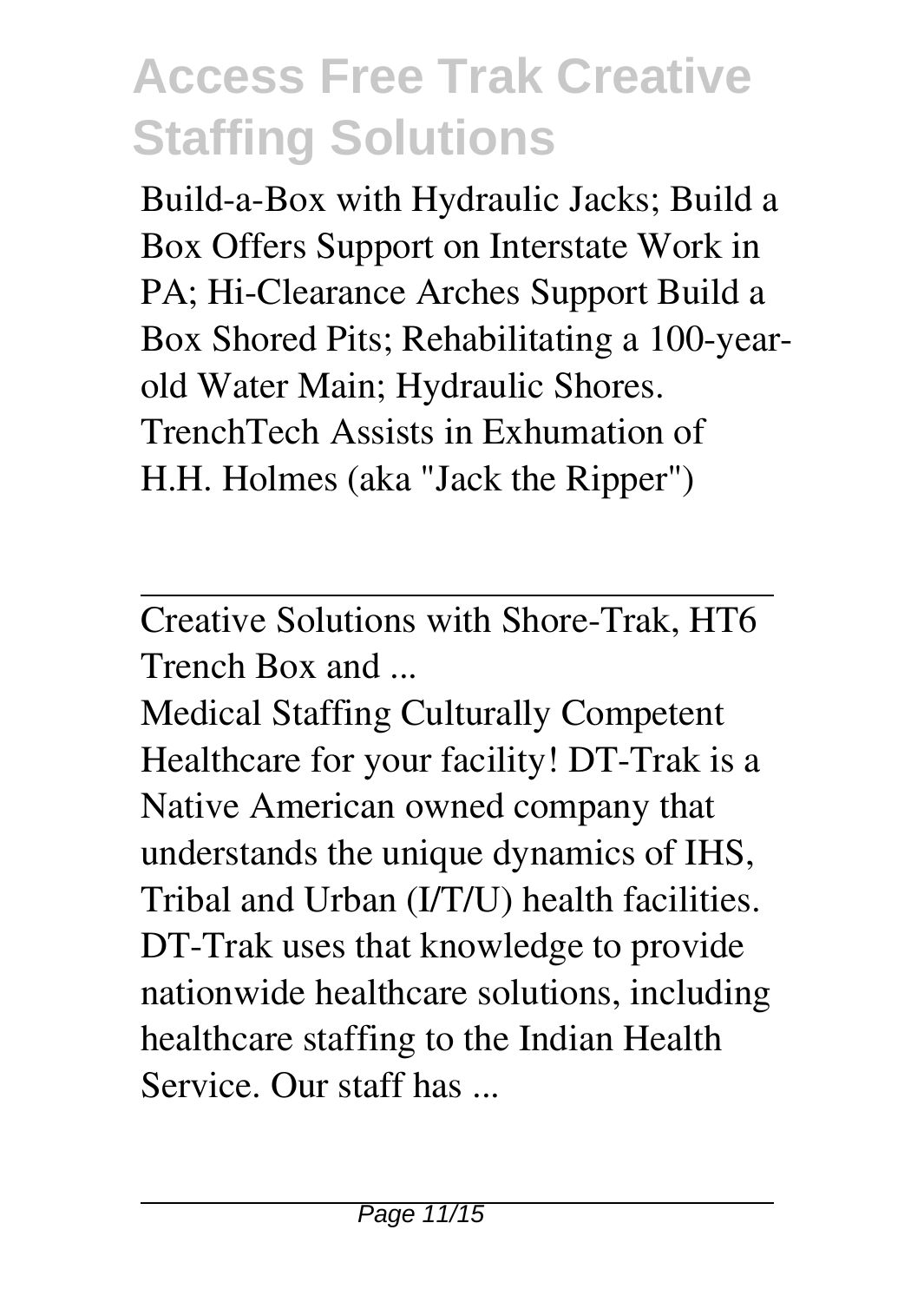new service page - DT-Trak Consulting, Inc.

KHD Solutions is a company specializing in staff augmentation solutions for Fortune 500 and middle market companies nationwide. We strive to meet your Information Technology staffing needs. Our core recruiting competencies are in the following areas:

Innovative & Creative - Industry Leading Staffing Experts.

Michael Woloshin is the Founder and Largest Shareholder of Recruiter.com, one of the largest recruiter platforms in the world. Michael Woloshin is a highly skilled, entrepreneurial-minded leader with decades of experience in business development, marketing and brand building.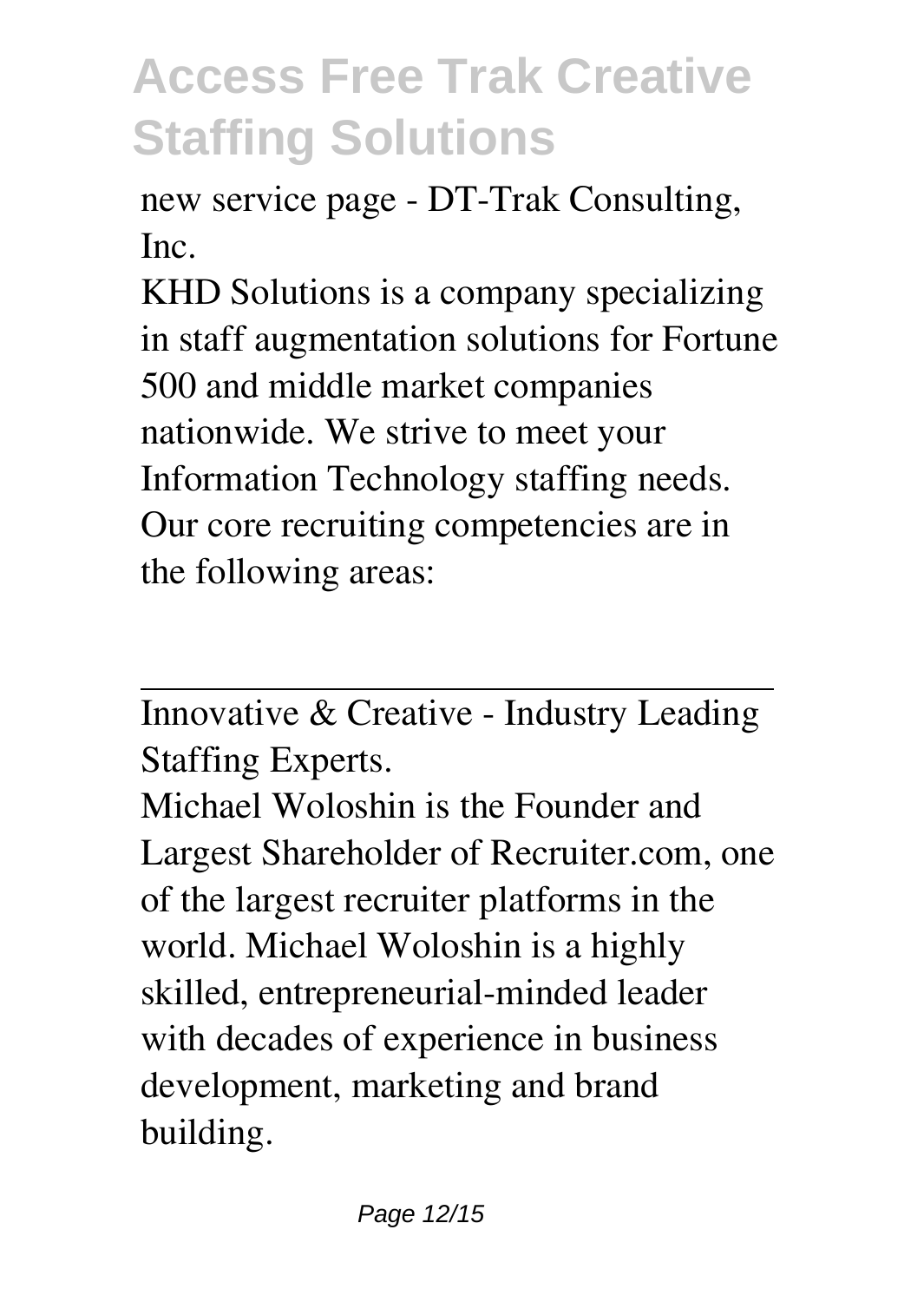#### Home - GCN - Why GCN Staffing & Recruiting

Digital, Marketing & Creative Staffing We match top talent with top jobs. Whether you need a strategic staffing solution or a last minute fill-in, Joy Staffing can help. Well ve been successfully serving New York City for more than 20 years, matching talent with companies seeking creative solutions.

Home - Joy Staffing, LLC Most recently, trak group was nominated as one of the finalist NKY Chamber's Business IMPACT Awards in the Cool Place to Work category. We were nominated as one of the 75 Semi-Finalist in the ...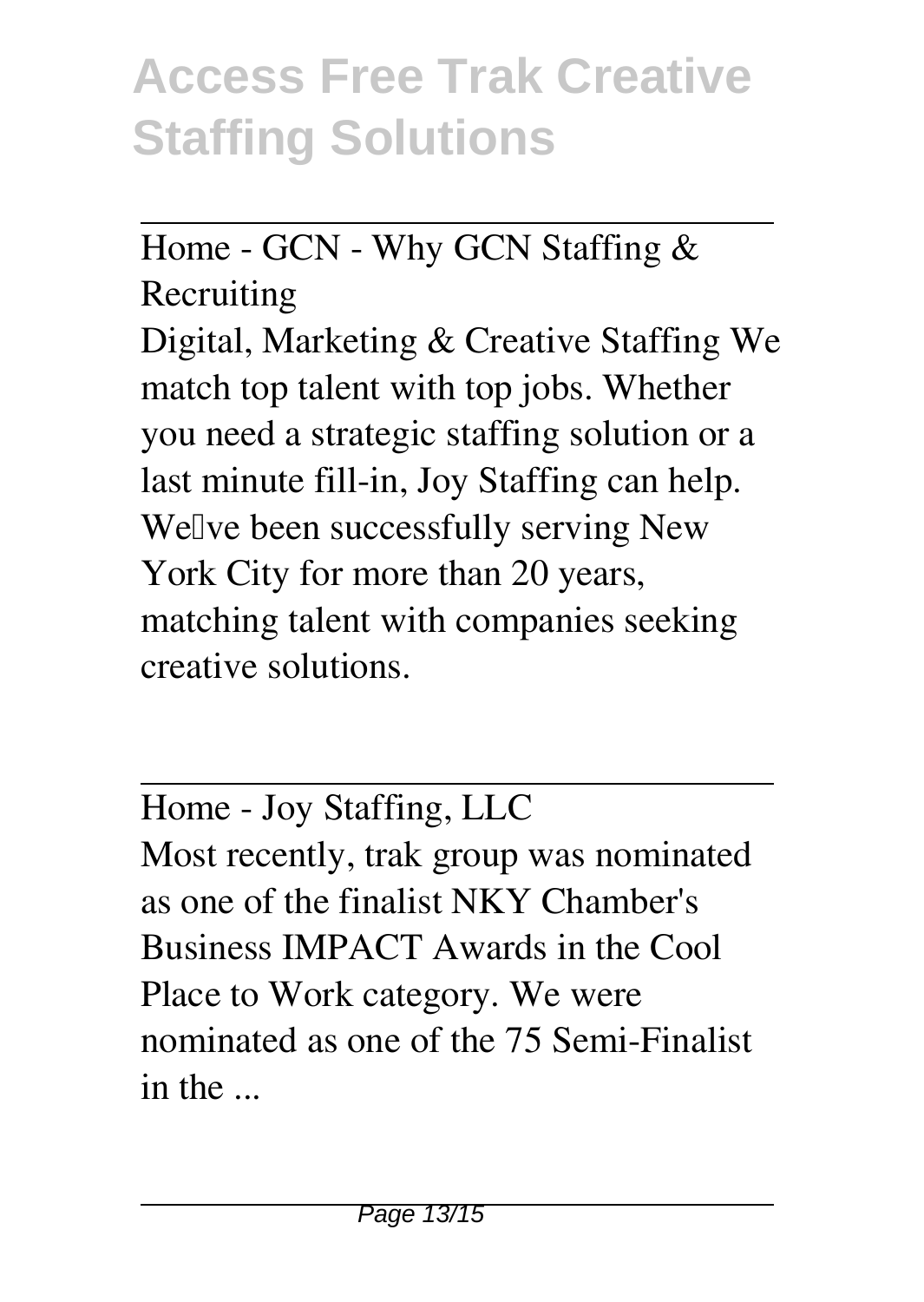trak group | LinkedIn Vanguard Temporaries, leaders in accounting, finance, office, and graphic design recruitment, places top talent into rewarding career opportunities.

Office, Graphic Design, Accounting ... - Vanguard Staffing Where To Download Trak Creative Staffing Solutions prepare the trak creative staffing solutions to right of entry every morning is adequate for many people. However, there are still many people who after that don't when reading. This is a problem. But, considering you can keep others to begin reading, it will be better.

Copyright code : Page 14/15